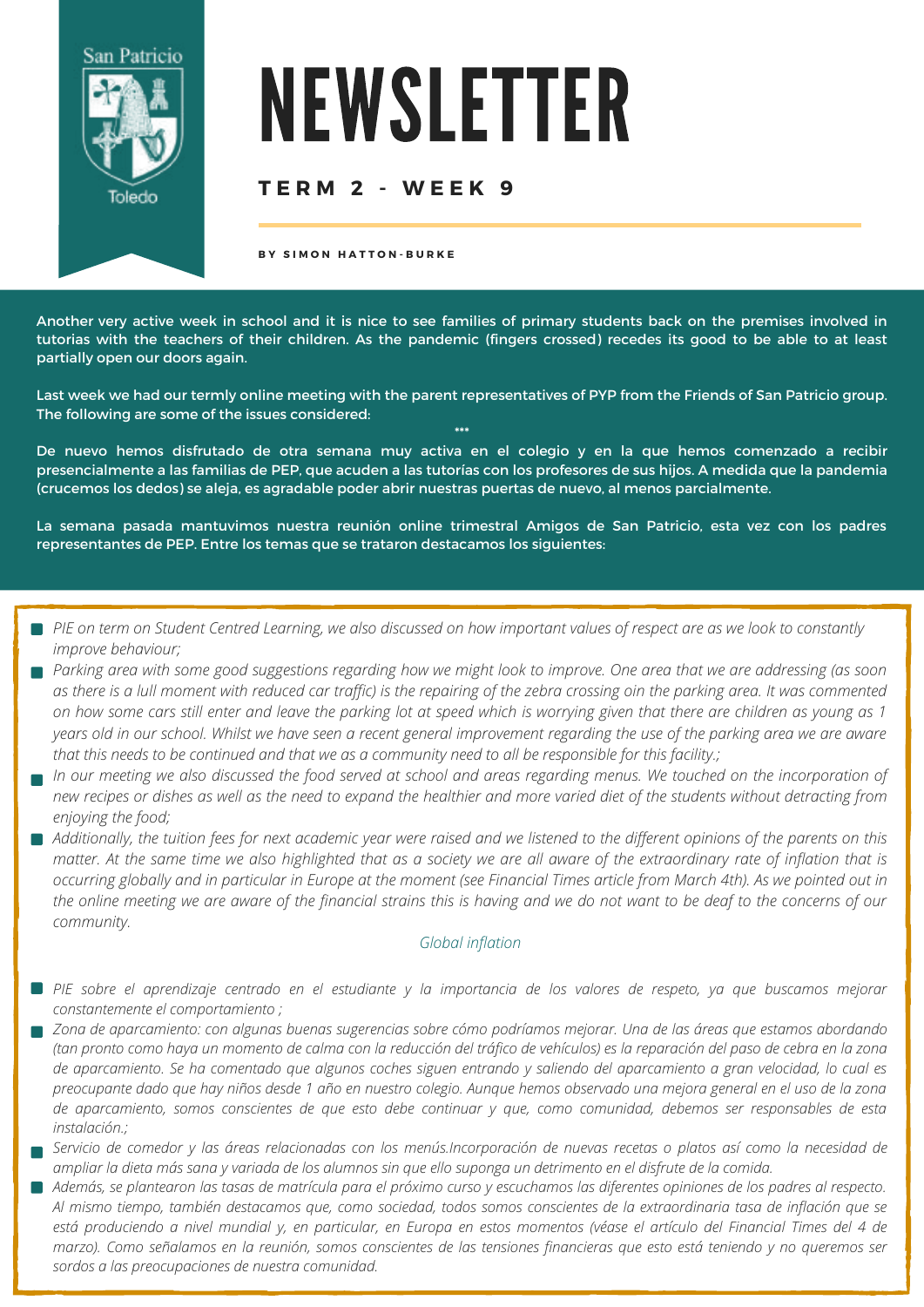It will be a pleasure to celebrate Saint Patrick' s day on the 17th of March and already the festivities are starting with some creative designs already featuring in our main reception hall. Thanks to all those staff involved in helping ensure that the day will be full of joy and excitement!

Será un placer celebrar el día de San Patricio el 17 de marzo. Ya están comenzando las festividades con algunos diseños creativos que ya figuran en nuestro Hall principal. Gracias a todo el personal que ha contribuido a garantizar que ese día esté lleno de alegría y emoción.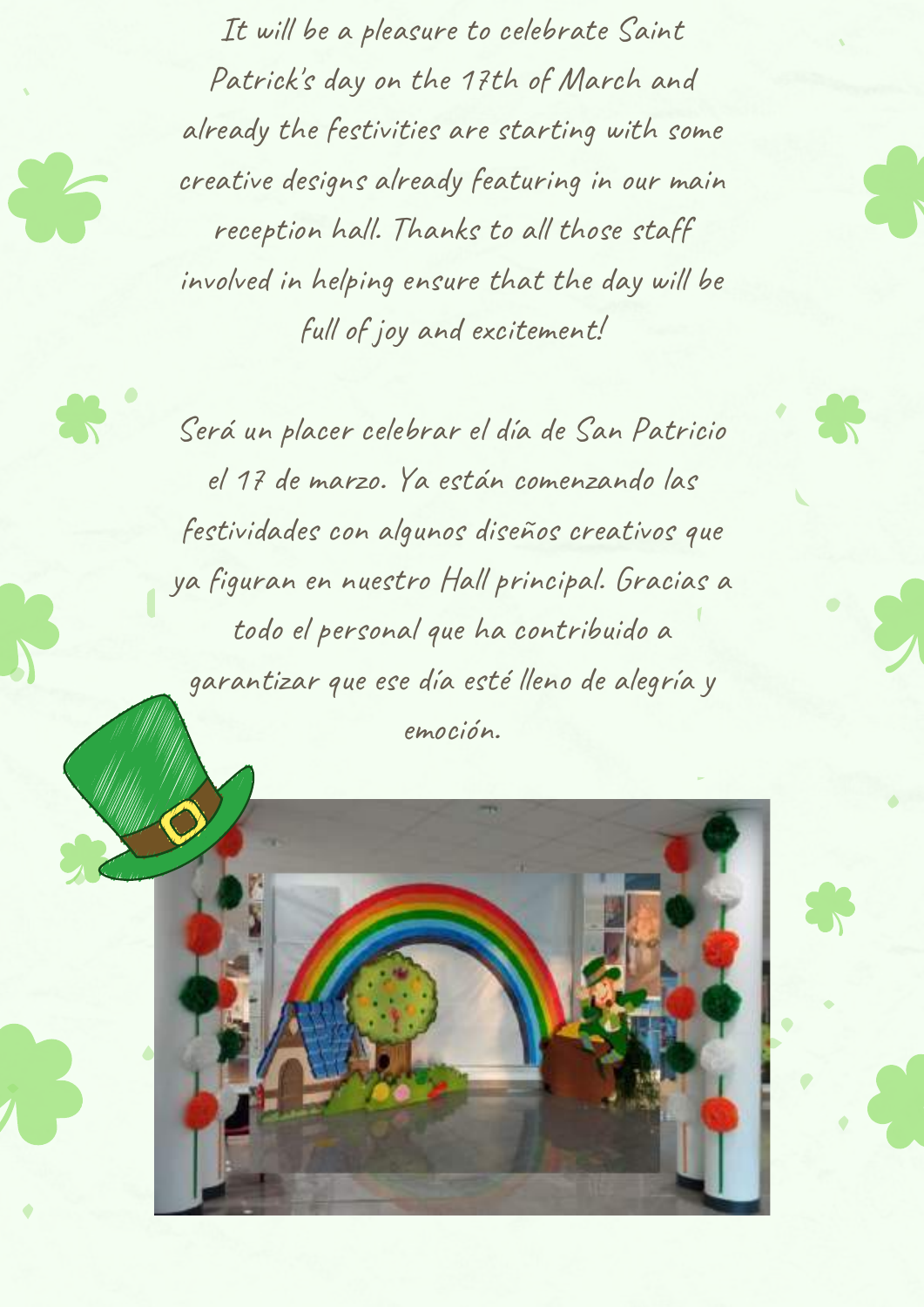By the way last week we introduced our student lead team but we were remiss in showing off what a great looking bunch they are! Once again a big welcome to our new whole school student lead team! As you can see below the names of our two lead girls have been added to the school Honours board already to join those of previous years .

Por cierto, la semana pasada les presentamos a nuestro equipo de líderes estudiantiles, pero nos faltó mostrarles el gran grupo que son. Una vez más, damos la bienvenida a nuestro nuevo equipo de estudiantes líderes. Como pueden ver a continuación, los nombres de nuestras Head ya se han añadido al tablón de honor del colegio para unirse a los de años anteriores.

## student LEAD TEAM HEAD HEAD





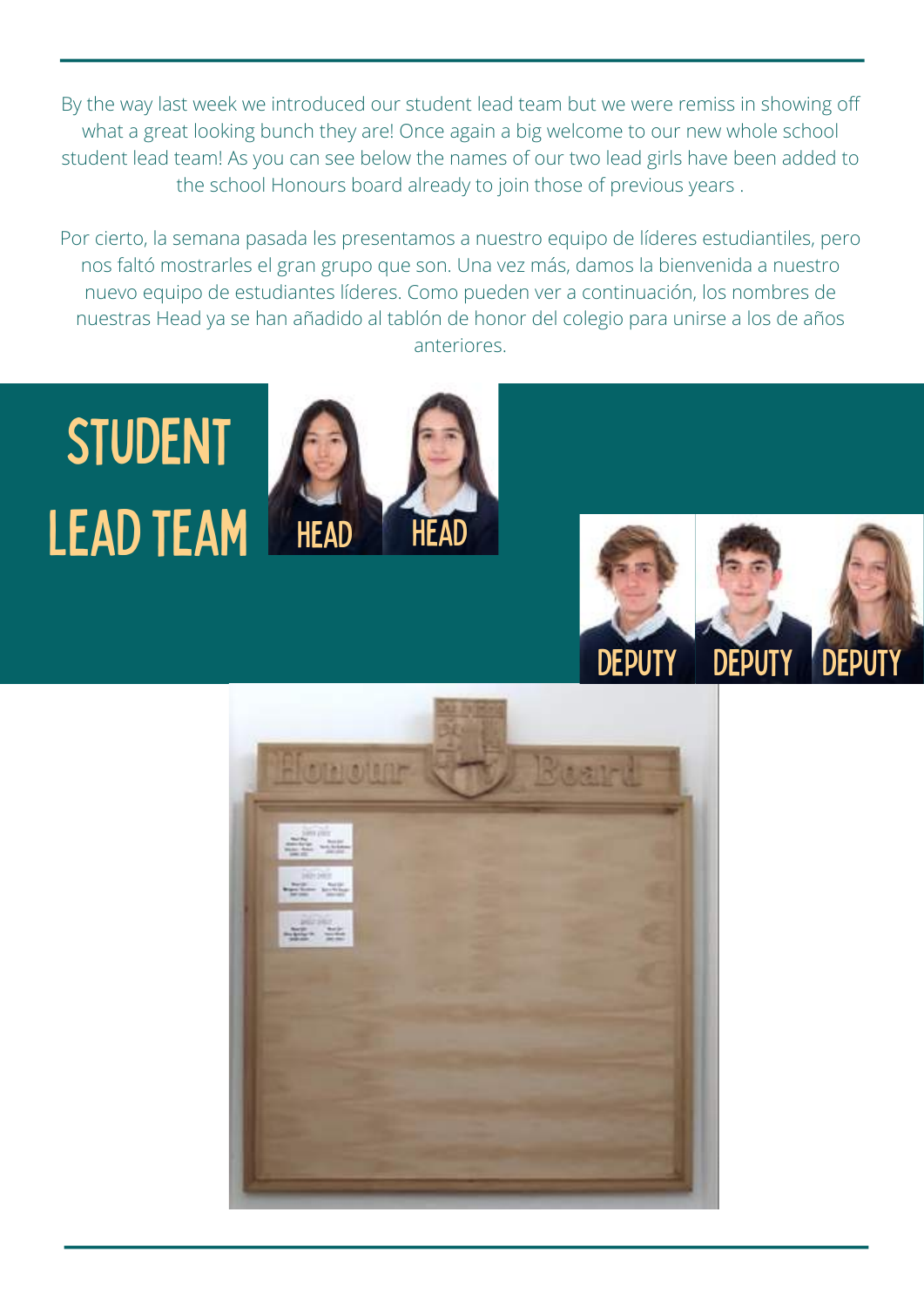

### **JUMPING AND KNOWING CULTURES**

This weekend we wanted to jump and release energy and we took the opportunity to go to Free Jump" to spend the afternoon having a snack and jumping and doing pirouettes on their trampolines. some still think they could fly. On Sunday our German, French and Swiss students gave us a presentation of their countries and their culture and our chef prepared a delicious dinner with typical food from these countries. We love trying new things and that our colleagues bring us a little closer to where they come from.

**Este finde de semana nos apetecía saltar y descargar energía y aprovechamos para ir a "Free Jump" ha pasar la tarde merendando y saltando y haciendo piruetas en sus camas elásticas, alguno todavía se piensa que podía volar. El domingo nuestros estudiantes alemanes, franceses y suizos, nos hicieron una presentación de sus países y su cultura y nuestro chef nos preparó una deliciosa cena con comida típica de estos países. Nos encanta probar cosas nuevas y que nuestros compañeros nos acerquen un poco más de dónde vienen.**